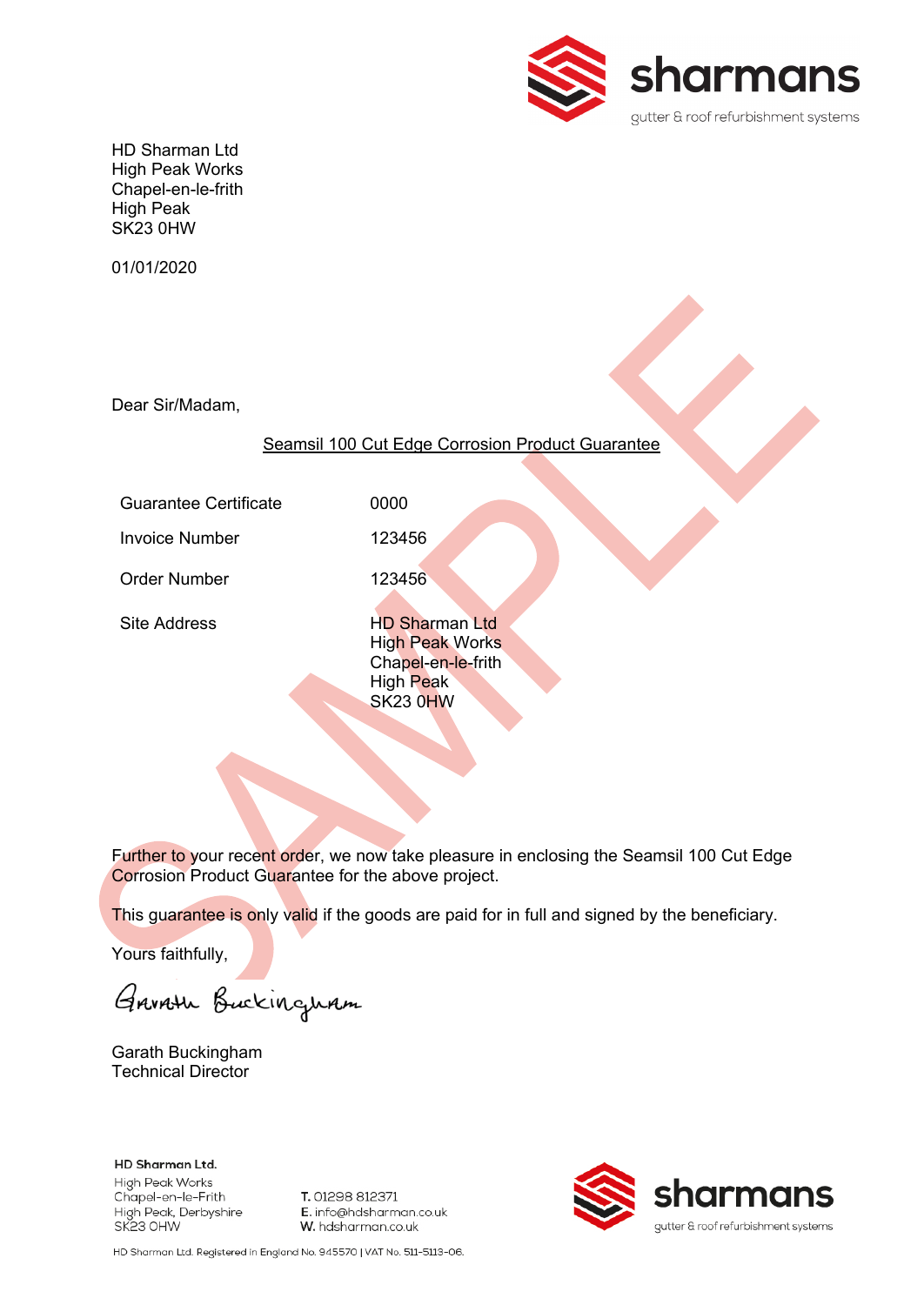# **Seamsil 100 Cut Edge Corrosion 15-year guarantee**

Certificate number: 0000

Project address: HD Sharman Ltd High Peak Works Chapel-en-le-frith High Peak SK23 0HW

hdsharman.co.uk



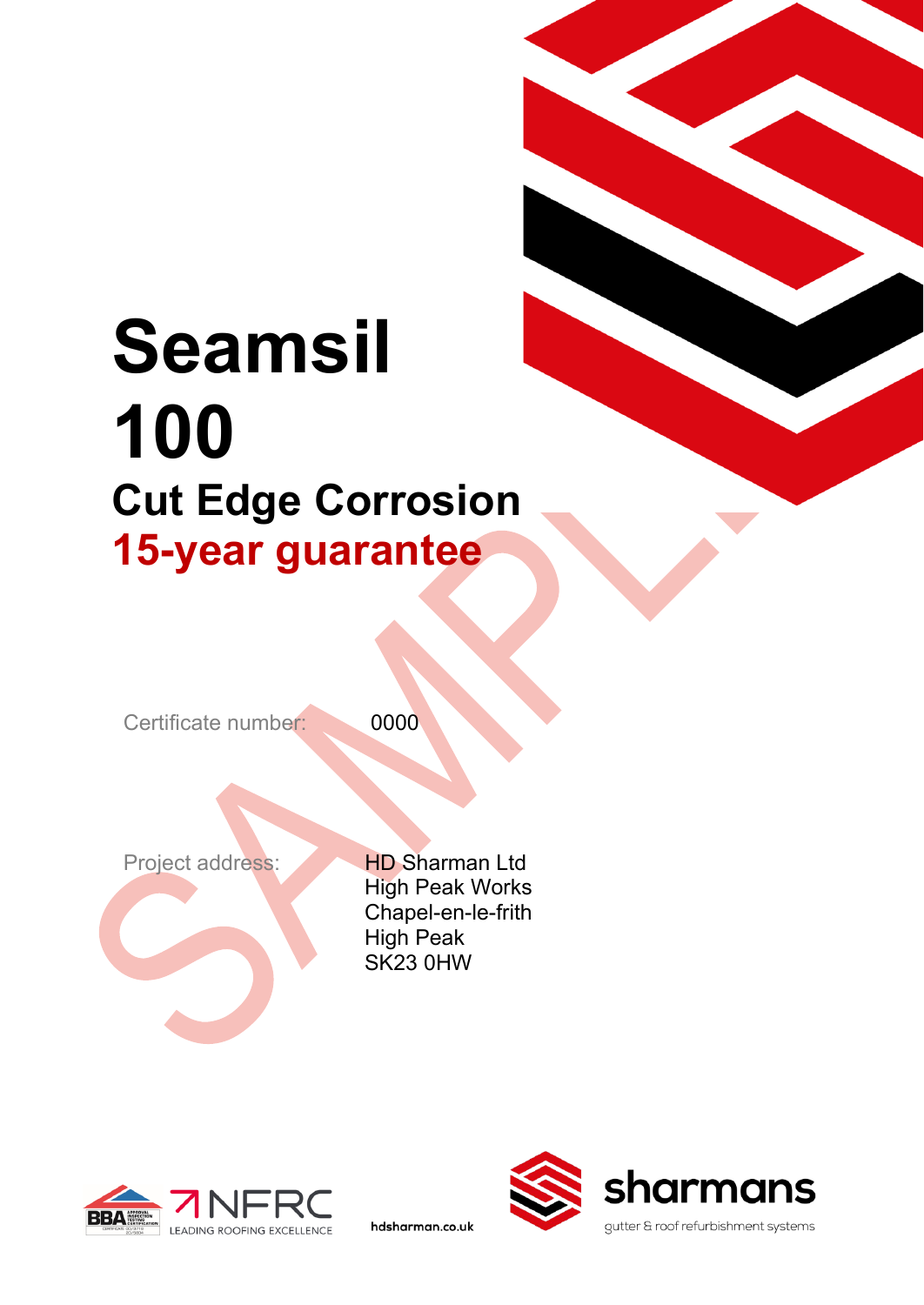# **Product Guarantee**

| <b>Beneficiary:</b>                                                                                                                           | <b>HD Sharman Ltd</b>                                                                                                                                                                                                        |  |
|-----------------------------------------------------------------------------------------------------------------------------------------------|------------------------------------------------------------------------------------------------------------------------------------------------------------------------------------------------------------------------------|--|
| The Trained Contractor and any other person who is<br>entitled to the benefit of this guarantee in<br>accordance with clause 6.2 of the Terms |                                                                                                                                                                                                                              |  |
| <b>Installation Address:</b>                                                                                                                  | <b>HD Sharman Ltd</b><br><b>High Peak Works</b><br>Chapel-en-le-frith<br><b>High Peak</b><br>SK23 0HW                                                                                                                        |  |
| <b>Product:</b>                                                                                                                               | Seamsil 100 Cut Edge Corrosion System                                                                                                                                                                                        |  |
| <b>Installation Completion</b><br>Date confirmed by you:                                                                                      | 01/01/2020                                                                                                                                                                                                                   |  |
| <b>Guarantee Number:</b>                                                                                                                      | 0000                                                                                                                                                                                                                         |  |
| <b>Guarantee Period:</b>                                                                                                                      | 15 years from the Installation Completion Date                                                                                                                                                                               |  |
| <b>Guarantee</b>                                                                                                                              | Subject to the Terms (as defined below), HD Sharman<br>Limited guarantees that, during the Guarantee Period, the<br>system will prevent further topside and reverse side<br>corrosion to the treated metal roof sheet areas. |  |

This page and the terms and conditions set out overleaf and attached, where applicable (together, the **"Terms"**) are the terms and conditions of HD Sharman Limited's Guarantee for the Product.

Please read the Terms carefully. **Please note that the Guarantee will not be valid and you will not be able to make a claim under it, unless you have complied with the Terms.**

| Signed for and on behalf of HD Sharman<br>Limited | By signing here: You confirm that you have<br>installed the system in accordance with the<br>relevant system specifications. |
|---------------------------------------------------|------------------------------------------------------------------------------------------------------------------------------|
| Grivath Buckinguam<br>Garath Buckingham           |                                                                                                                              |
|                                                   |                                                                                                                              |